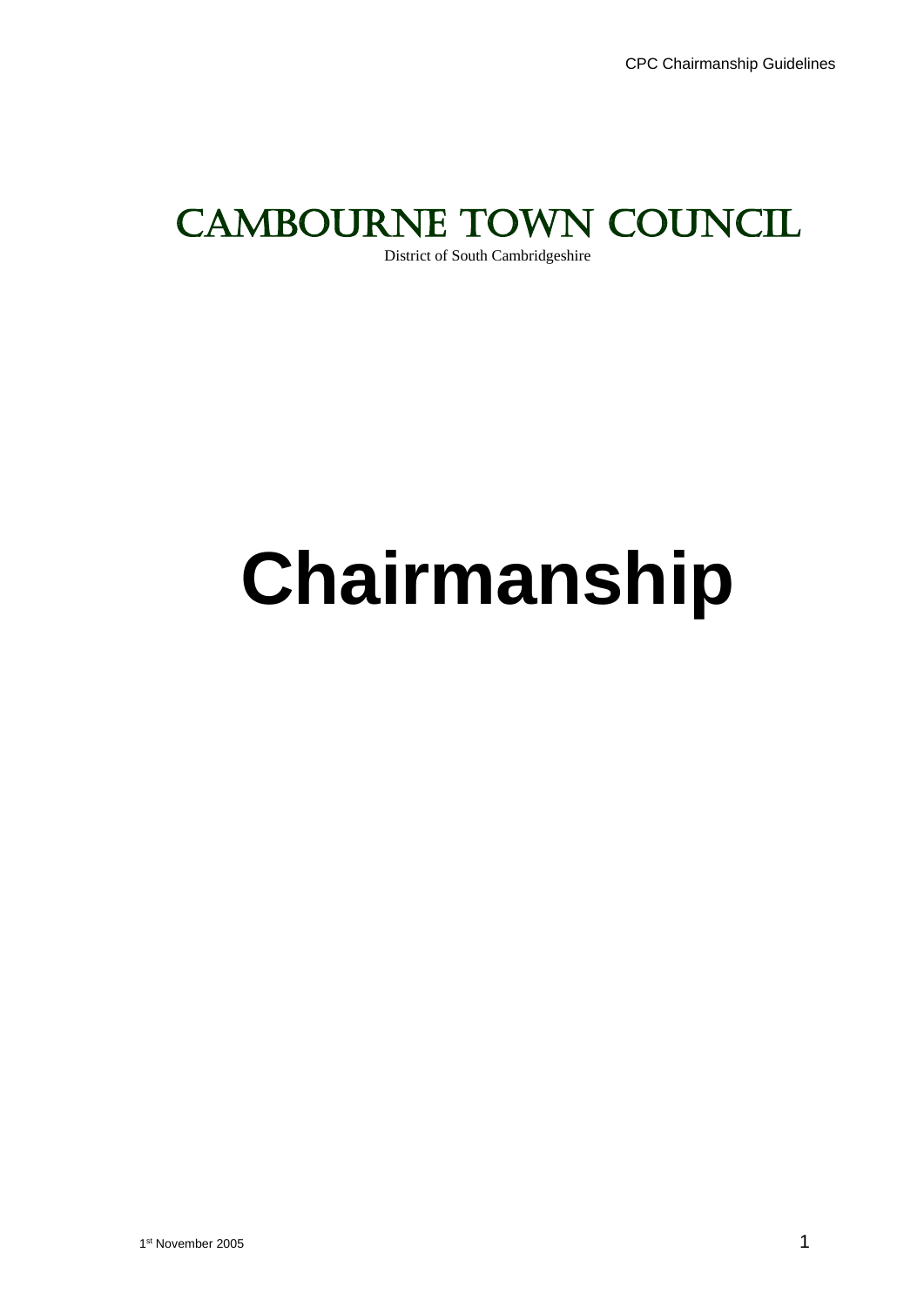# **PREFACE**

If the words "Local Councils" are used, it means Parish and Town Councils in England and Community and Town Councils in Wales.

It is, of course, recognised that local councillors can be male or female. Therefore, wherever the masculine gender is used in this publication, this should be interpreted as also meaning the feminine gender, where appropriate.

#### **TOWN MAYORS**

The Chairman of a Town Council is entitled to use the title "Town Mayor". The title confers no additional powers on the chairman, and in particular, has no implications for his conduct in meetings.

*(In the following pages the word "Chairman" includes "Town Mayor" and the word "Vice-Chairman" includes "Deputy Town Mayor". In addition, where appropriate use of the word "he" is to include the meaning "she".)*

#### **INDEX**

#### **Chairmanship – pages 3 – 11**

| The authority of the chair  | 3 | Reasonable dispatch              | 8  |
|-----------------------------|---|----------------------------------|----|
| Preliminary                 | 4 | Some procedural points           | 9  |
| Outside Interference        | 4 | Use of Chairman's votes          | 10 |
| A clear issue               | 5 | Presence of the public and press | 10 |
| Method of voting            | 6 | Maladministration                | 11 |
| Completeness of information | 6 | Public participation             | 11 |
| Impartiality                |   | Length of meetings               | 11 |
| Relevance                   |   |                                  |    |
|                             |   |                                  |    |

#### **CHAIRMANSHIP**

*(NOTE: In this part, the word "Chairman" means the person actually presiding at a meeting and "Council" includes "committee," where any function has been delegated. The Standing Orders in Part II may be applied or modified accordingly.)*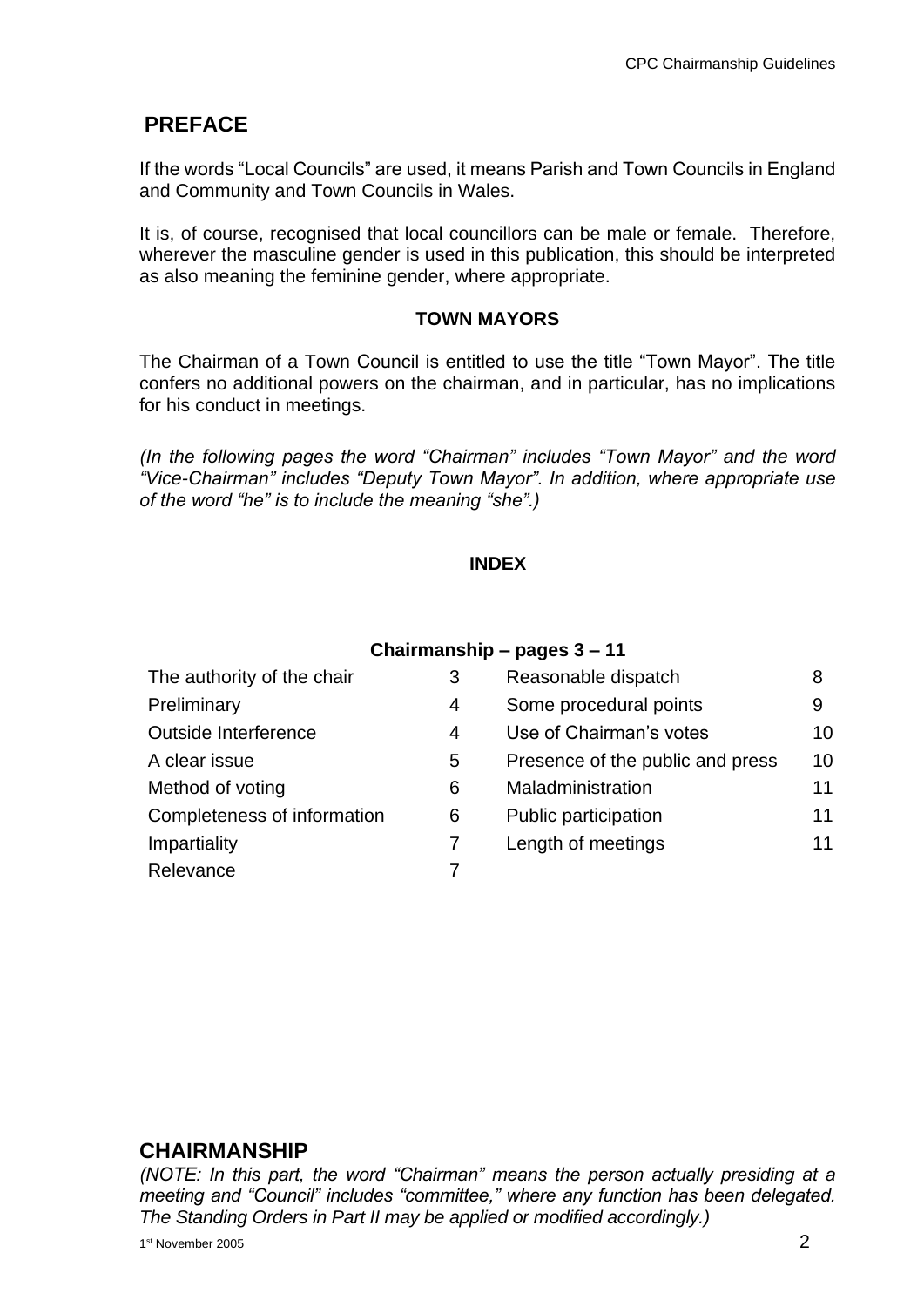# **BASIC PRINCIPLES**

- 1. The officers and agents of the Council must act as the Council's executive and carry out its decisions. They cannot do this properly unless they have instructions that they can understand.
- 2. It is the primary, if not the only, function of the Council to frame instructions upon which people can act; even a decision to take no action, is such an instruction.
- 3. The Council's instructions are conveyed by resolutions and it is the purpose of the Council's proceedings to *reach, without unreasonable delay, an intelligible and lawful decision for the right reasons.* The whole duty of a Chairman is to ensure that this purpose is achieved and to this end he must:-
- (a) protect the Council against *outside interference;*
- (b) ensure that everything to be discussed is *lawful;*
- (c) ensure that the Council is invited to deal with *clear issues;*
- (d) ensure that as far as possible *information is complete;*
- (e) permit every point of view to have a *fair hearing;*
- (f) ensure that opinions expressed are *relevant* to the matter in hand;
- (g) ensure that business is transacted with *reasonable speed;*
- (h) ensure as far as possible that proceedings are *friendly* and *free form personalities;*
- (i) co-operate with the officers and councillors.

# **THE AUTHORITY OF THE CHAIR**

#### *Origin*

4. The office of Chairman of a local authority is created by statute, which has conferred upon the occupant of the chair a second or casting vote on all occasions but one. The scope of his authority, however, depends upon ancient customs which are perfectly logical and arise from the necessities of the case.

#### *Nature and Limitations*

- 5. Whether or not the Council has passed any standing orders, the Chairman's procedural authority is derived from the Council as a whole and an individual councillor must obey his rulings because they are the rulings of the Council itself. It follows from this, however, that the Chairman cannot overrule the Council and that a councillor who is dissatisfied by the Chairman's ruling may invite the Council to disagree with it. Such appeals against the chair ought to be very rare.
- 6. The authority of the Chairman, as such, is limited to matters of procedure and neither increases nor decreases his right (in comparison with other members) to discuss the merits of a particular case. It is one of his most difficult tasks to remember that, while the Chair gives him authority on matters of procedure, it confers no rights (other than the casting vote) on matters of policy above those possessed by other members.

#### **PRELIMINARY**

7. Before any meeting, the Chairman should study the items on the agenda with either the Clerk or any other officers, and should in effect ask in respect of each item the following questions:-

What does it mean? Is it lawful?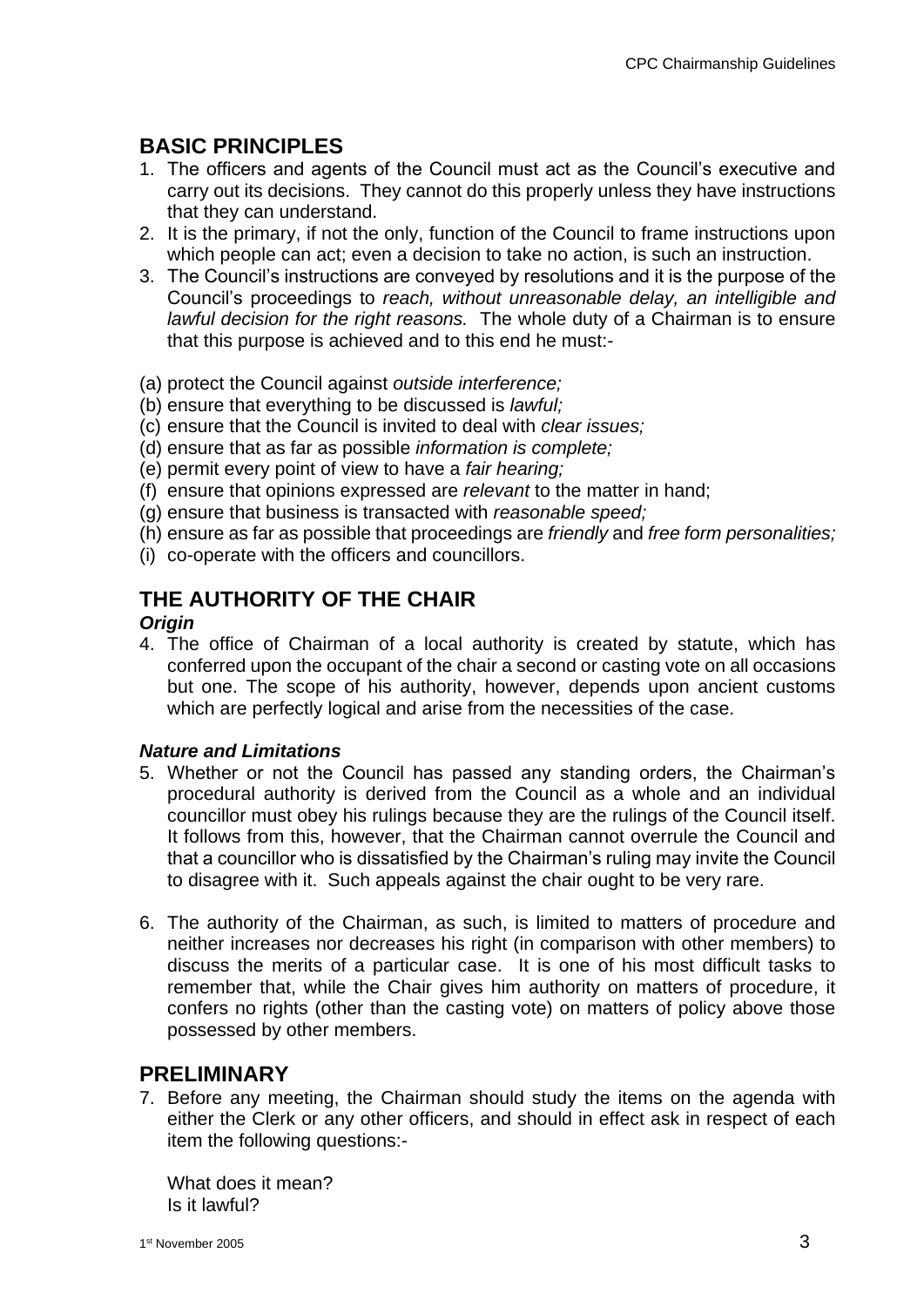Do we know enough about it? Has any member special knowledge of this problem? Is there any member who may have a prejudicial interest?

# **OUTSIDE INTERFERENCE**

#### *Public Disturbances*

- 8. No one is entitled to interrupt or obstruct the proceedings of the Council or its committees. In general it is best to stop an interruption at once before the habit spreads to the rest of the audience; and though he will naturally not wish to be rude, the Chairman should cut an interrupter short, and if good humour and conciliation fail to produce silence he may have to warn him that he will be turned out if he does it again; if the warning is ignored it should be resolved, without discussion, that the interrupter be excluded, and if he fails to leave he should be removed by force. Care should be taken to use no more force than necessary. It is not essential to call the police, but maybe necessary.
- 9. The Chairman should never argue or allow argument with an interrupter. If the public becomes disorderly it may eventually be necessary to close the meeting or to adjourn to a more private place. It is, however, illegal to decide to exclude the public from any future meeting. The press is in a privileged position inasmuch as its representatives must so far as possible be given facilities for taking their reports.

#### *Personal and Prejudicial Interests*

10.The law requires that where a member has a personal interest in any matter he must disclose the existence and nature of that interest. If the personal interest is also prejudicial (England) or requires withdrawal (Wales), the member should withdraw from the meeting and take no further part in the relevant proceedings or seek to influence those proceedings. The Chairman should before a meeting consider whether any member (including himself) may have any such interest, and may draw the individual member's attention to the possibility before it starts. However, ultimately, it is for the member to decide whether or not to disclose any relevant interest. Failure to disclose an interest (personal or prejudicial) can lead to an investigation by the Standards Board (England) or the Commission (Wales).

#### *Rulings on notices*

11.The Chairman must be satisfied that the meeting is lawful. He does not need to have personal knowledge that the proper notices and summonses have been issued, but if complaints are made he must give a ruling based upon the essential justice of the matter. A meeting is not necessarily illegal because someone has not received a notice to which he is entitled, but where an irregularity appears to be intentional or important the meeting should be adjourned until it has been corrected.

#### *Quorum*

12.No business can be transacted if no quorum is present. This rule applies not only to cases of physical absence but to cases of disqualification by interest. A situation may, therefore, sometimes arise where the Council cannot act because it is impossible to obtain a disinterested quorum. In such a case the Chairman should adjourn the matter until it can be next dealt with. Those members with a prejudicial interest (England) or a personal interest requiring withdrawal (Wales) should consider making an application for dispensation to their standards committee where appropriate.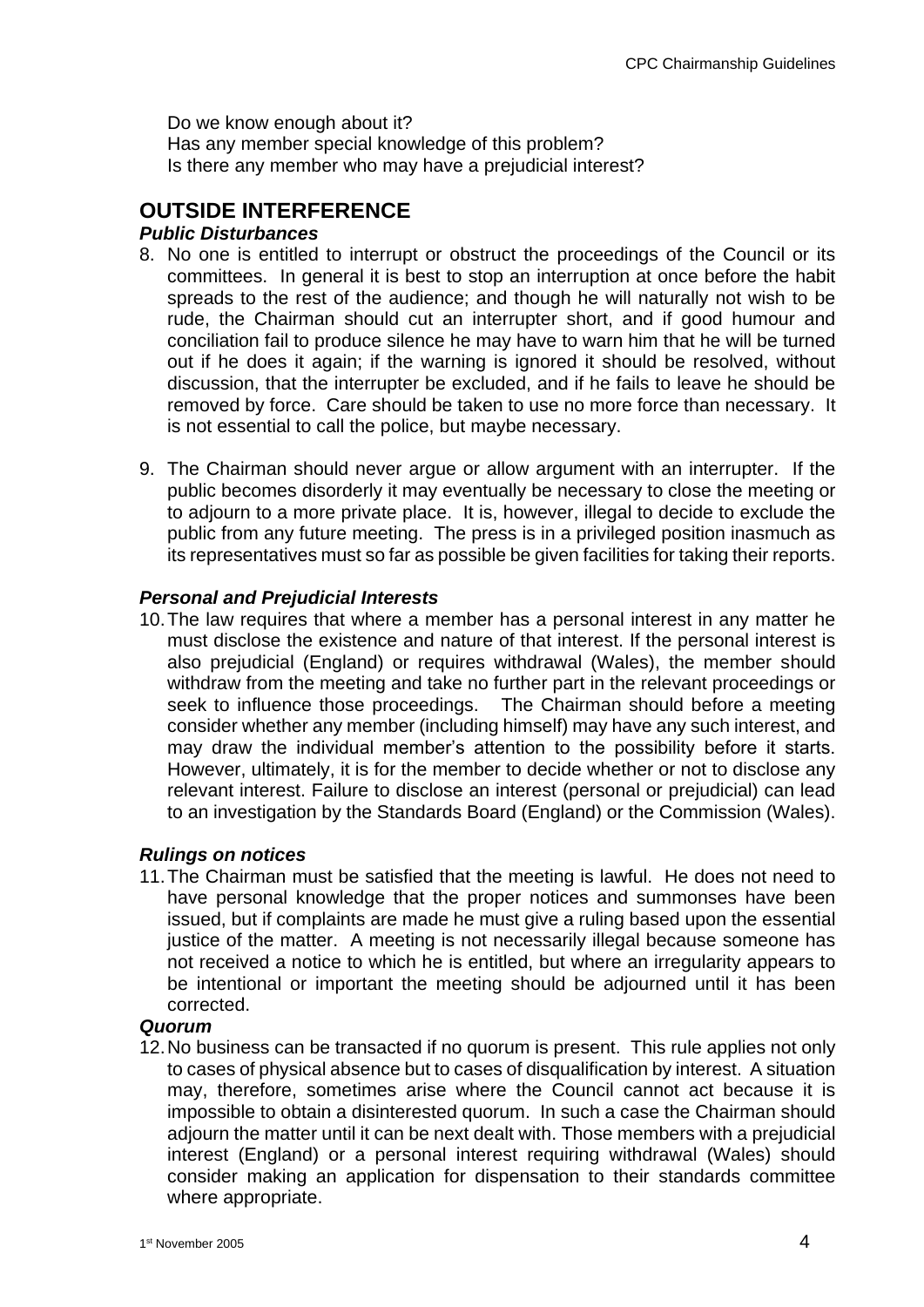#### *Ultra Vires Proposals*

13.The Chairman should satisfy himself that any proposal involving expenditure is lawful and should rule any unlawful proposal or amendment out of order. Where there is any doubt, advice should be sought well before the meeting and in time to delete it, if necessary, from the agenda. The section 137 power (*contained in the Local Government Act 1972)* is not a "long stop" in case of a mistake; expenditure under this heading requires a special resolution, related to the provisions of that section.

# **A CLEAR ISSUE**

- 14.*Every* decision of the Council must be made by an affirmative vote of a majority of those present and voting (including, where necessary, the Chairman's second or casting vote). The members must, therefore, know exactly what they are being asked to decide and each proposition must be put to them in a form which can be answered by a simple "Yes" or "No". From this there follow certain practical consequences:-
- (a) All motions should be affirmative in form; it is never necessary to move that a resolution be rejected;
- (b) Where there is more than one solution to a problem each solution must be separately put to the vote.

#### *The Affirmative Form*

15.The most exact method of putting a question to the vote is by the use of the following formula:-

"The resolution is as follows: -

*(e.g.) 'That the Clerk's salary be raised to £5,000 a year.'*

The motion is that this resolution be agreed to."

(Note: A *resolution* is a proposal of the action intended to be taken: for example "That the Council buy a mower". A *motion* is the procedural formula by which the Council disposes of business: for example "The motion is that the resolution be amended by " or "The motion is that the Council do now adjourn".)

#### *Separating the Issues*

- 16.In attempting to reach a decision a Council may from time to time be faced with alternative solutions. Some alternatives may be mutually exclusive; others may be matters of detail subsidiary to the principal issue.
- 17.Where the alternatives are mutually exclusive it may be desirable in the first instance to discuss the resolutions embodying them together until the general trend of opinion is apparent and then to put one of them in the form of an amendment to the other; for instance, if a Council considers that it can afford either a swimming pool or a new playing field but not both, a decision to provide the one in practice excludes the other. Therefore, the resolution on behalf of each should be discussed together and the issue at this stage may be informally stated thus:-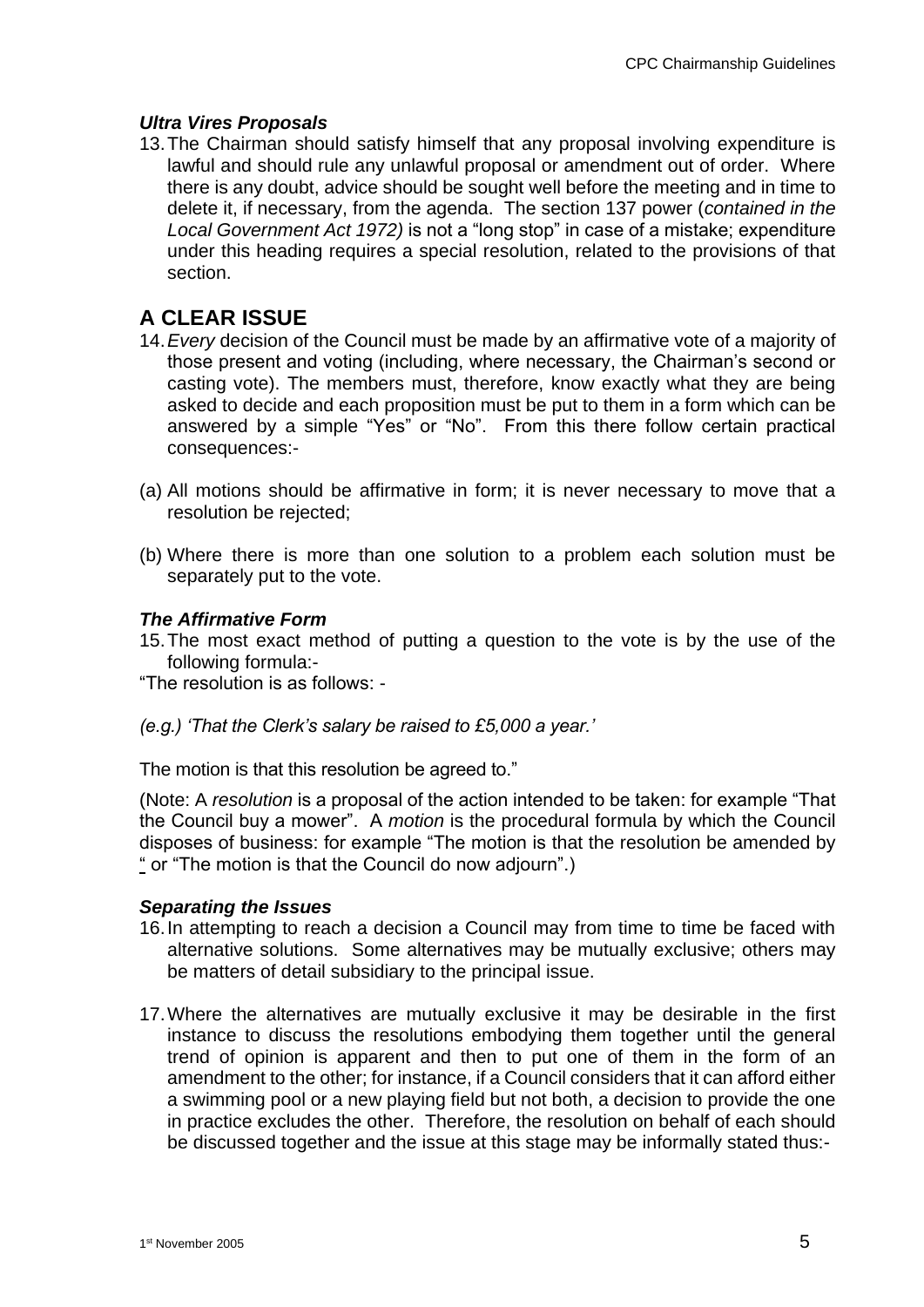"If the Council is to spend its money would it prefer a swimming pool or a playing field?"

In more formal language the issue is put to the vote by substantive resolution and amendment: -

"The resolution is that the swimming pool be provided. To this the following amendment has been moved: -

*leave out the words 'swimming pool' and substitute the words 'new playing field.'*

The motion is that this amendment be agreed to."

18. A vote on an amendment does not end the matter: it merely decides what shall be discussed next. Thus, in the example, if the amendment is carried, all further discussion of the swimming pool becomes out of order, but the Council has yet to decide whether the major operation shall be carried out at all. This is done by putting *the resolution as amended to the vote. (See also paragraph 35 below.)*

#### **METHOD OF VOTING**

19.The rules on the manner in which decisions are taken are peremptory and admit no exceptions. Every decision must be reached by a majority of those voting. Appointments to employments must be decided in the same way as other questions.

#### **COMPLETENESS OF INFORMATION**

20.Sensible decisions cannot be reached without reasonably complete information, which it is usually the duty of the clerk to supply. The Chairman should before the meeting consider whether enough information is available or likely to be made available, and at the meeting he should make a point of asking a member with special knowledge to give his opinion. If it appears at the meeting that information is still insufficient he should move to adjourn consideration until more is known, and sometimes it may be desirable to frame questions and to instruct the clerk to obtain the answers by a specified date.

#### **IMPARTIALITY**

- 21.When differences of opinion develop in discussion it is the duty of the Chairman to give a fair hearing to all points of view including his own, if he has one. It is not his duty as Chairman to suppress his own convictions nor his privilege to impose his opinions. Experience has shown that the safest and least controversial course is for the Chairman to call upon speakers for and against a proposal to speak alternately and himself to avoid speaking first or last.
- 22.Some people are better at putting a case than others and the Chairman ought to allow reasonable latitude to the less eloquent. For this reason mechanical rules of debate limiting, for instance, the time allowed for a speech or the number of times a member may speak, are undesirable, and the Chairman should have some latitude in applying them, especially in a Council with a small membership.

# **RELEVANCE**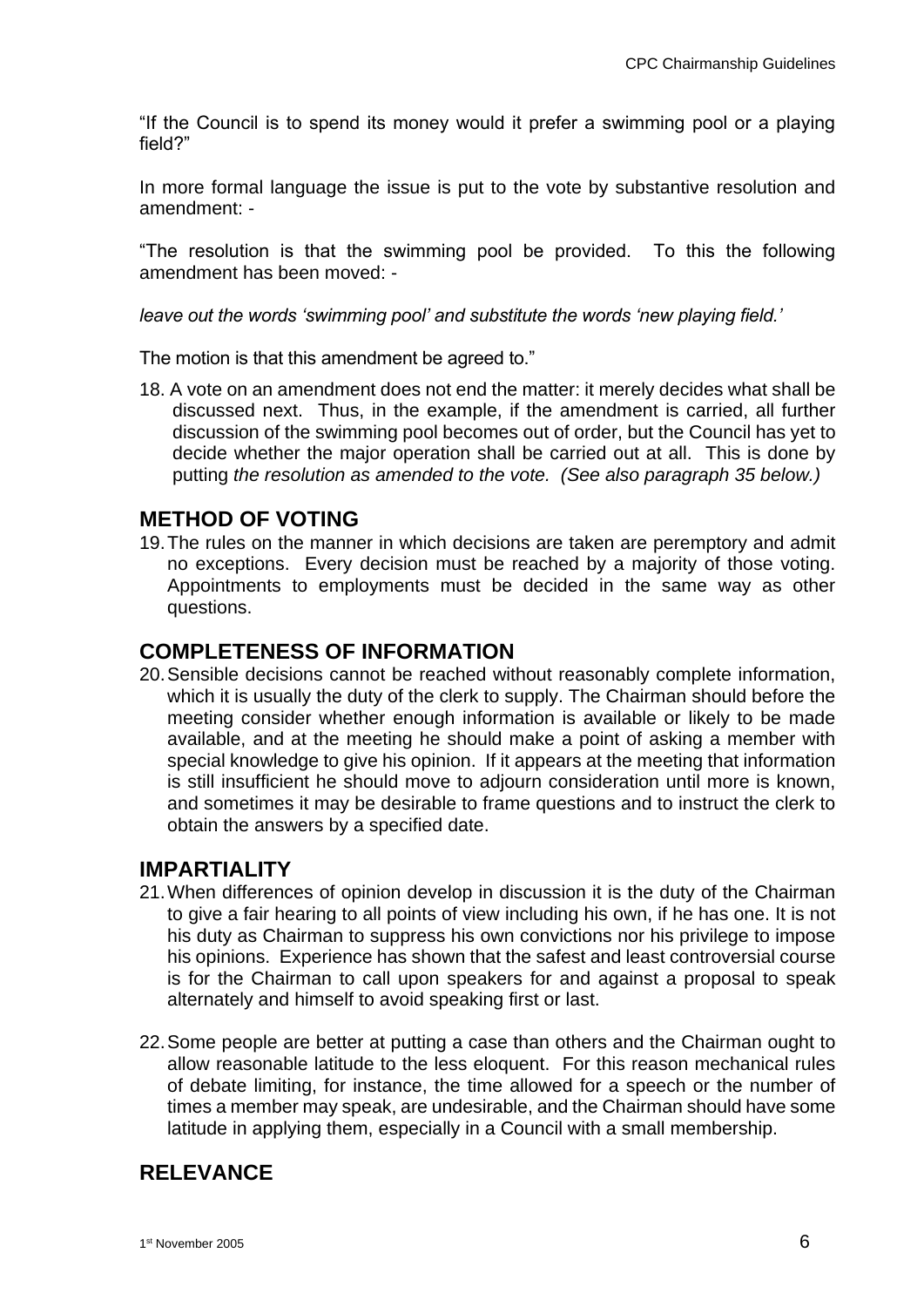#### *General Rule*

23.A speech must be directed to the point under discussion and nothing else. This rule is easy to state, but not always easy to apply fairly, because the relevance of what is being said may be understood by the speaker before it is grasped by the listener; whilst the rule should not be made a cover for "barracking from the chair" it is probably true that if Chairmen enforced it more strictly, business would be much more quickly and efficiently conducted than is often the case, and many unnecessary arguments and even some quarrels would be avoided. Bad feeling originates in irrelevancies more often than in any other way. On the other hand, it is sometimes advantageous to allow irrelevance in order to "clear the air". Too harsh suppression can breed ill will and a sense of grievance.

#### *Personalities*

24.The Chairman should do his best to prevent observations in discussion; the custom whereby the speeches are in a form addressed to the Chairman, should only be observed because it forces members to employ an impersonal mode of expression. If a member makes an offensive personal observation, the Chairman should immediately intervene to seek immediate apology to an offended member.

#### *Methods of Enforcement*

25.Where a speech is obviously irrelevant the Chairman should stop the speaker and invite him to return to the point or sit down. Where the irrelevance is not quite so obvious the Chairman may often find it convenient to ask the speaker to explain how his remarks relate to the issue.

### *Revival of Decided Issues*

26.The Chairman should not allow a matter that has been decided to be reopened at the same meeting. An attempt to "hark back" to a previous agenda item should be firmly ruled out of order as irrelevant to the matter *now* under discussion, even if the member who raises it was not present when the item was considered.

#### *Minutes*

27.One of the commonest irrelevances is the practice of attempting to discuss the merits of what is contained in the minutes, on a motion for their signature as a correct record. On such a motion the only issue is whether the words of the minutes accurately record the events at the meeting of which they are a record.

#### *Other Problems*

28.

- (a) If any substantial issue arises on a matter dealt with in the Minutes, it is better to have a separate agenda item than to discuss it under "Matters Arising". That heading should be used only for reports of progress and not for new or additional decisions.
- (b) Letters received by the Council should not be read out verbatim: this provokes irrelevant discussion on wording and is liable to lead to misunderstanding by the public. On the very rare occasions that the exact text is needed by every councillor the clerk should issue copies. Normally it is sufficient to report the main issue in the letter: for example "Mrs Smith of has written asking the Council to get the pile of rubbish removed from outside 48 Lane".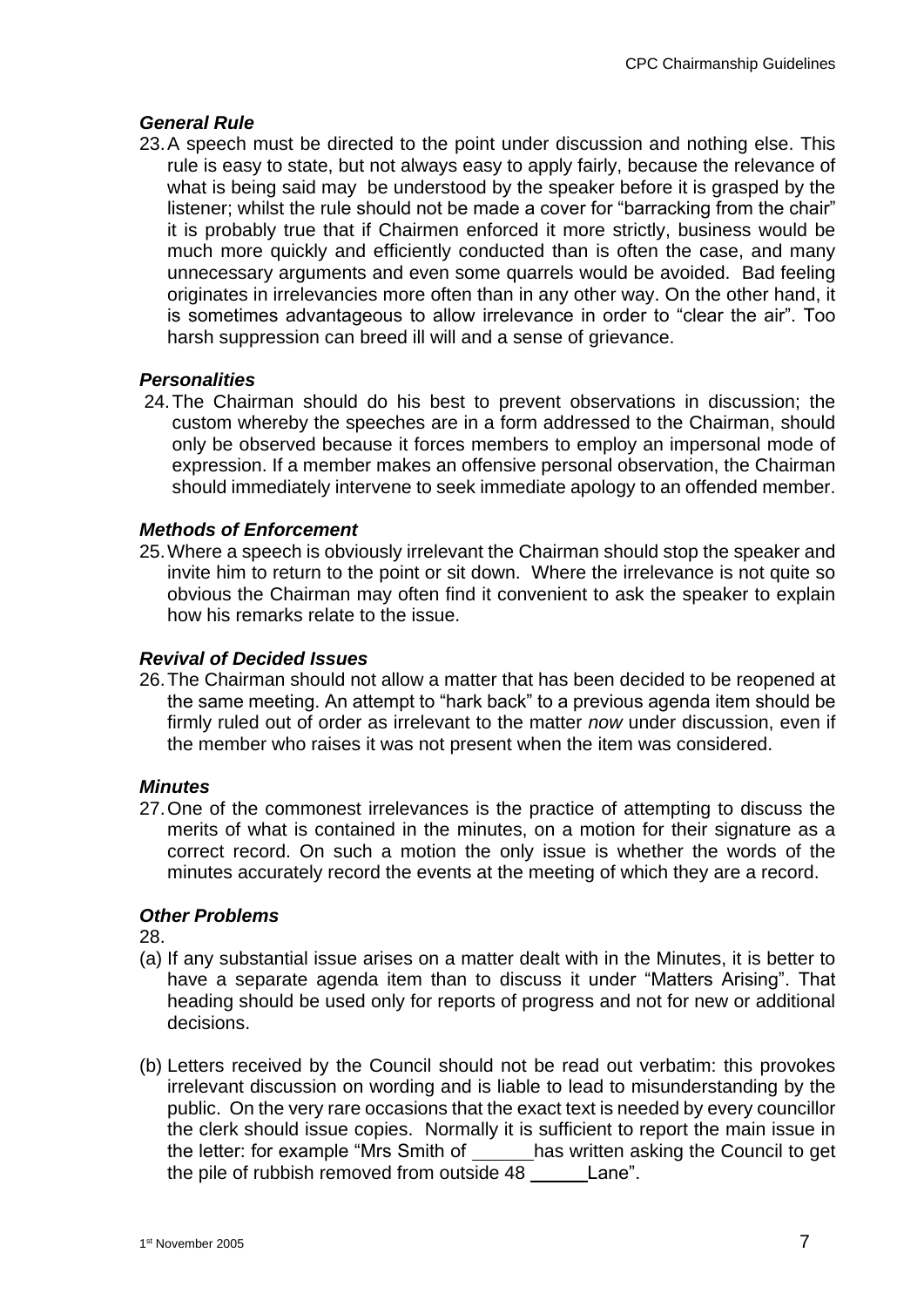# **REASONABLE DESPATCH**

#### *Intervals*

29.It is important that business should be transacted with reasonable speed. Long meetings bore the members and so reduce the level of attentiveness and public spirit, and long intervals between meetings lead to missed opportunities and lack of continuity. A Local Council cannot expect to be consulted regularly by other bodies such as the County or District Council if it does not answer letters reasonably promptly. For this reason it should meet at least once a month, and the Chairman ought not to hesitate to call special meetings in necessary cases; the greater the interval between regular meetings the more ready he should be to call them. The right of Local Councils to be notified of planning applications makes this especially important.

#### **Obstruction at Meetings**

30.Deliberate obstruction is rare, but must be firmly dealt with when it occurs. It is difficult to be directly obstructive for long without being irrelevant, and therefore deliberate obstruction sometimes takes the form of raising a succession of points of order. In dealing with this type of obstruction it is well to remember that a point is not necessarily a point of order because the person who makes it labels it as such. (*For points of order see paragraph 33 below.)*

#### *Repetition*

31.If it is evident that nothing new can be said on either side in a particular discussion, a Chairman is justified in putting the matter to the vote even though there are still members wishing to speak. Usually, however, the state of affairs is not so clear and in such cases the Chairman should ask leave of the Council to put the matter to the vote.

#### *References*

32.All deliberative bodies have a natural tendency to refer questions to someone else (e.g. an officer or a committee) for consideration or report. These are frequently unnecessary because they are often used only when a Council is unwilling to make a final decision.

# **SOME PROCEDURAL POINTS**

#### *Points of Order*

33.Points of Order relate to procedure only and take precedence of all other business; it is the duty of the Chairman to deal with them. If a point relates to the substance of a matter under discussion it is not a point of order and should be ruled out of order by the Chairman. The person raising the matter of substance in this way should be told to save it for his speech on the business. For instance, if the provision of a swimming pool is being discussed and someone interrupts the speaker by saying "On a point of order, can we afford it?" the interruption should be ruled out of order because this is not a procedural question. It is part of the merits of the business and must therefore be decided by discussion. The person interrupted may of course answer the point when he continues his speech or ignore it as he thinks appropriate. If, however, the interruption had been "On a point of order, have we power to do this?" the Chairman (in consultation with the clerk) must give a ruling the answer is "No", the Council has no power to act as proposed and the business ought not to be under discussion. (See Standing Order 31(a) below.)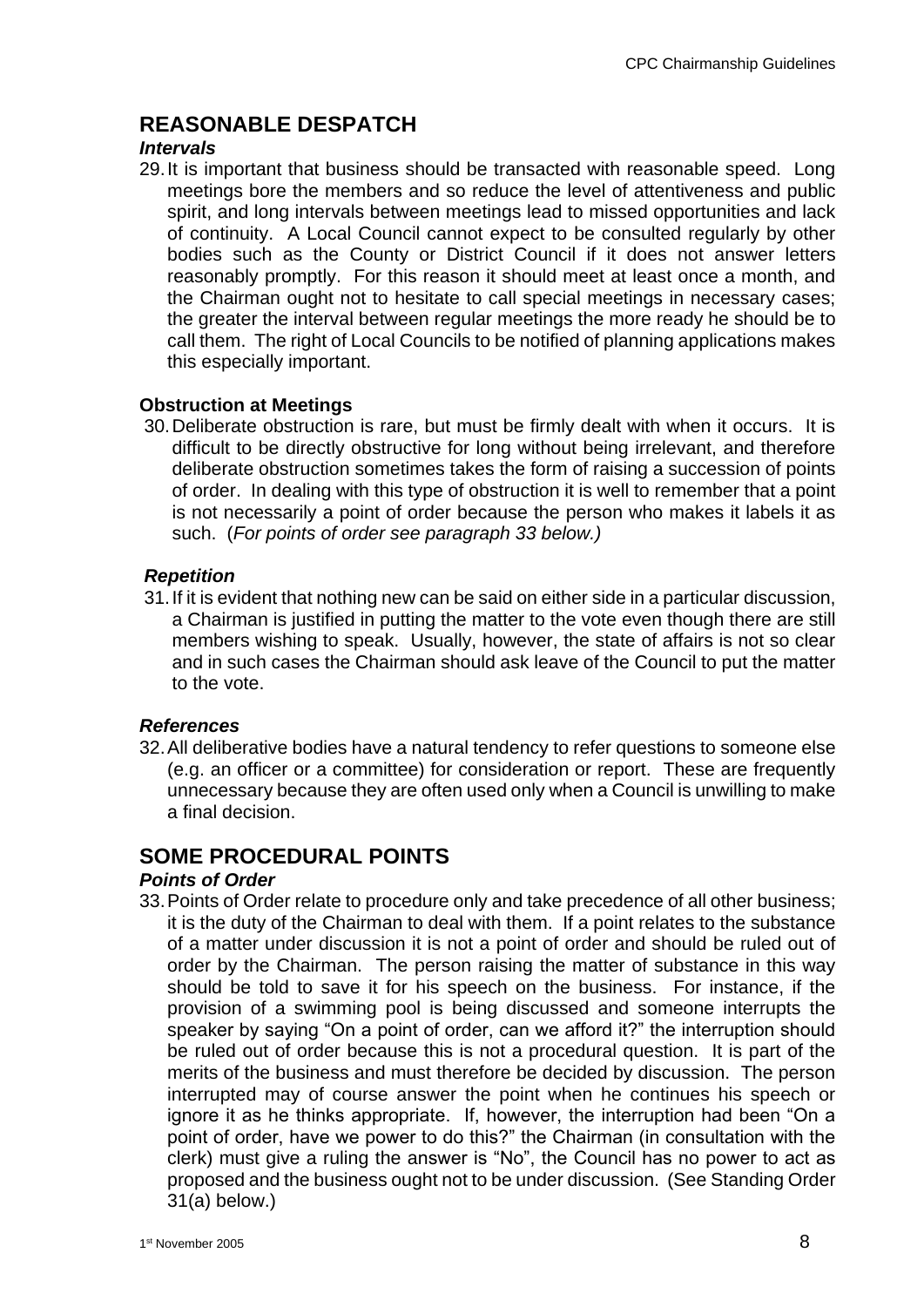#### *Procedural Resolutions*

34.Procedural resolutions should normally be put without discussion. The usual exceptions are resolutions to (a) correct minutes, (b) alter the order of business, (c) refer to committee.

#### *Closure Motions*

35.The following are the respective effects of closure resolutions:-

- (a) On the passing of a resolution to proceed to *next business* proceedings on the business in hand come to a stop and no decision upon it can be taken.
- (b) On the passing of a resolution that the *question be now put* the mover is usually entitled to reply before the matter is put to the vote. By custom the chairman may refuse to accept such a resolution until he thinks that the matter has been sufficiently debated.
- (c) A resolution to *adjourn a discussion or a meeting* stops the discussion at the moment it is passed and no decision is taken on the business; therefore the discussion may later be resumed at the point where it was interrupted.

#### *Amendments*

*36.*

- *(a)* An amendment, which in substance negates the principle resolution, should not be allowed because it is confusing and unnecessary.
- *(b)* An amendment should always be put to the vote before the resolution that it seeks to amend. (See also paragraph 18 above.)

#### *Any Other Business*

*37.*The summons to a meeting of a Local Council must by law *specify* the business to be transacted; a Local Council cannot legally decide to take any action under the general heading of "any other business" because these words do not specify any item of business. The rule prevents the Council deciding any business which will have either expenditure consequences or lead the Council into a legal situation: for example by making a contract. There is no practical objection to exchanges of information under "A.O.B." or the giving of a preliminary notification of important business for next time.

#### *"Urgent" Business*

*38.*The law makes no provision for dealing with "urgent" business. If it is "urgent" only because it was not notified in time to appear on the agenda, it should be left till the next meeting. If it is genuinely "urgent", that is it was too late for the agenda *and* it will be too late for action if left till the next ordinary meeting an additional meeting should be called *or* the Council should have a regular arrangement for the reference of such matters either to a committee or to the clerk for action. It is contrary to local government law for the Chairman or any other single member to take a decision binding the Council.

# **USE OF CHAIRMAN'S VOTES**

39.Save on one occasion the Chairman has both an ordinary and a casting vote. There is no rule of law which requires him to give his ordinary vote at the same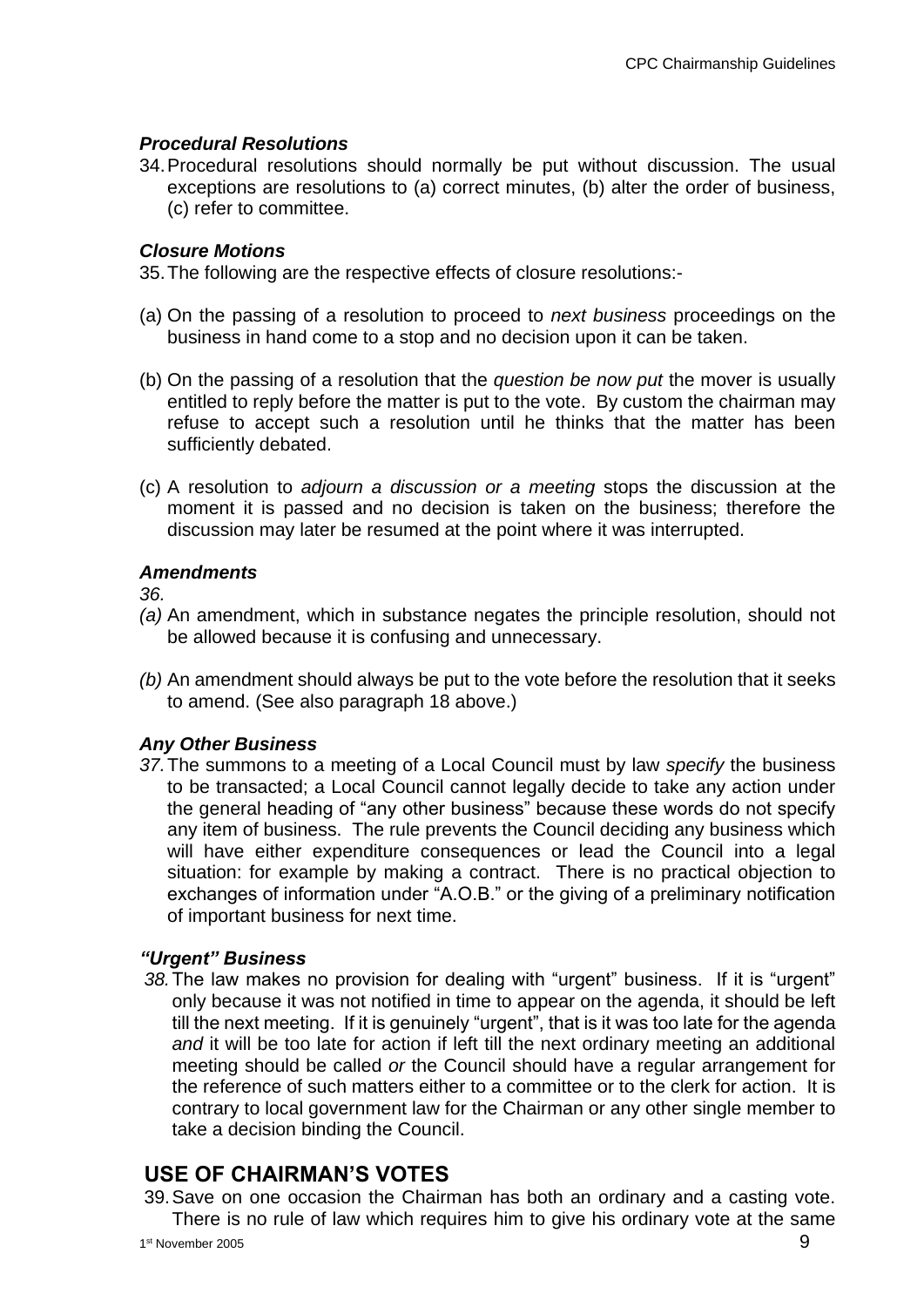time as the other members are voting, and it is obviously undesirable and undignified for him to wait and then say "the voting is 5 to 4 against; I therefore vote in favour which makes it even."

40.Where there is an equality of votes a Chairman may be faced with an embarrassing problem. A resolution requires a majority and therefore, since an equality is not majority, he may declare the resolution *not* carried. This course is, however, sometimes regarded as irresponsible or lacking in courage; in such circumstances the Chairman ought to give a casting vote, if at all possible, in such a way that the matter can be considered again; for instance, on a motion to accept a particular tender a vote in favour will conclude the matter, but a vote against will leave the way open for further negotiations or reconsideration.

# **PRESENCE OF THE PUBLIC AND PRESS**

41.In principle, the public (which includes the press) is entitled to be present at all meetings of the Council and its committees, and ought to be admitted to subcommittees. The Council or a committee, however, may exclude the public for a particular item of business, if it is opinion that such exclusion is reasonable and in the public interest. Where the public and Press have been excluded the *decisions* made in the closed session must be minuted: a record should be kept of who was present at the session: the Press should be told of any decision. Business is 'confidential' if its discussion *must* be kept secret: it is 'special' and the reasons for secrecy must be stated in any case where the need for secrecy is not obvious.

# **MALADMINISTRATION**

42.Parish and Community Councils are not subject to the jurisdiction of the Local Ombudsman. There is, therefore, no outside body that can adjudicate on complaints about the procedures of a Local Council if the law has not been broken. It is, however, important for the good name of the Council that complaints be handled properly and fairly. The National Association has therefore published *Legal Topic Note 56 – Code of Practice in Handling Complaints,* which recommends a standard and formal procedure to all Councils. In light of the Local Government Act 2000, Councils are recommended to agree, with their Standards Committee, a form of complaint procedure for matters falling outside the jurisdiction of the Standards Board.

# **PUBLIC PARTICIPATION**

43.The public cannot, of course, take part in the proceedings of the Council, but an increasing number of Councils have created and sustained public interest in their work by arranging for a short period in meetings (say 20 to 30 minutes) when members of the public are permitted to put questions to the Council or to make observations. Such periods can be either during the meeting (by adjournment) or at its end.

# **LENGTH OF MEETINGS**

44.Experience suggests that a meeting should never be allowed to continue for more than two hours without a break. Some organisations embody this idea in a Standing Order. This has not been done here, but councillors may well find it advantageous to establish a custom.